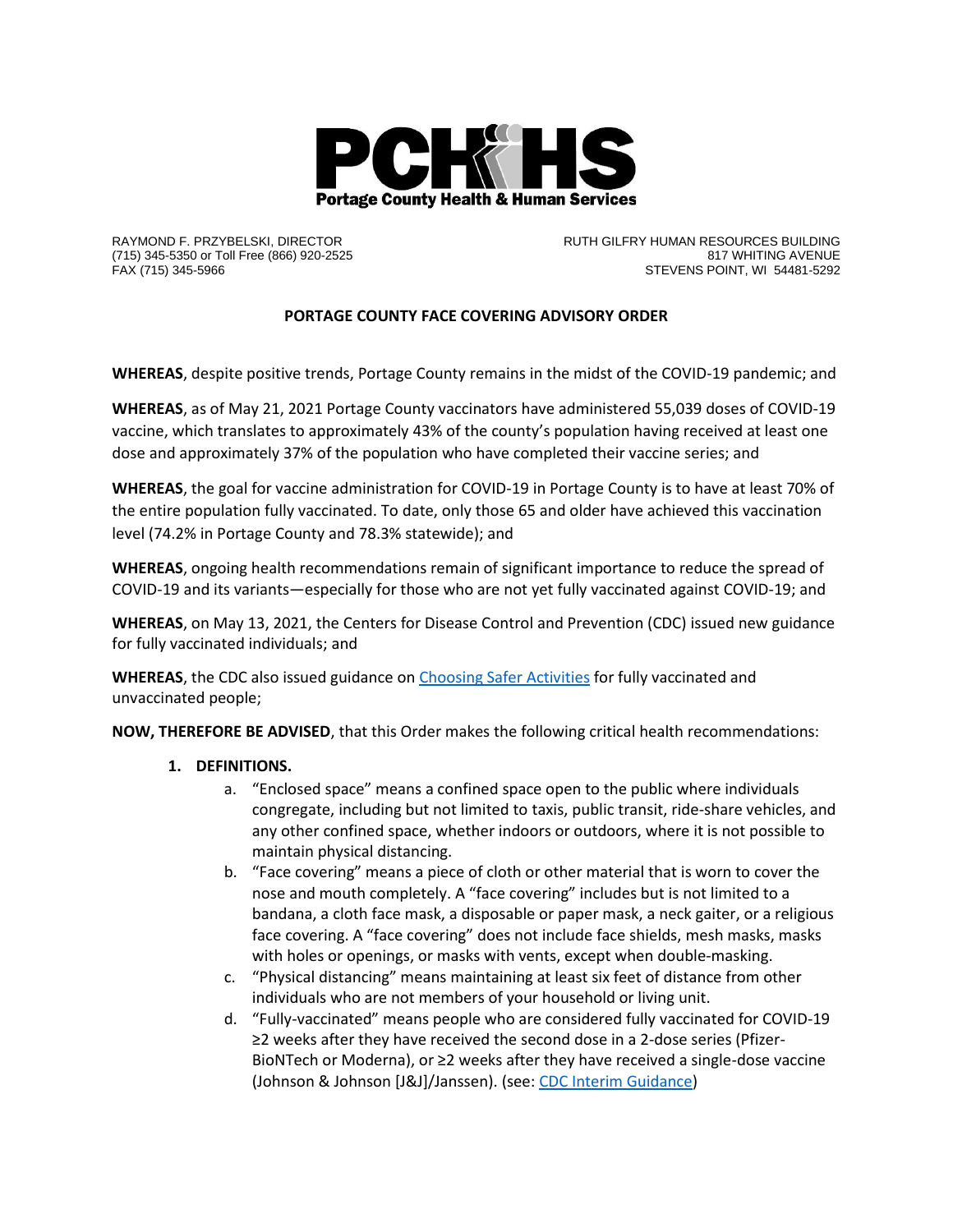- 2. **FULLY-VACCINATED INDIVIDUALS**. Anyone who is fully vaccinated should follow the guidance from the CDC for fully vaccinated individuals. The interim guidance can be found at the link below.
	- a. The complete guidance can be found here[: CDC Interim Guidance.](https://www.cdc.gov/coronavirus/2019-ncov/vaccines/fully-vaccinated-guidance.html) [\(https://www.cdc.gov/coronavirus/2019-ncov/vaccines/fully-vaccinated](https://www.cdc.gov/coronavirus/2019-ncov/vaccines/fully-vaccinated-guidance.html)[guidance.html](https://www.cdc.gov/coronavirus/2019-ncov/vaccines/fully-vaccinated-guidance.html) )
	- b. Key information from the CDC's updated guidance includes:
		- i. Fully vaccinated people can resume activities without wearing a mask or physically distancing, except where required by federal, state, local, tribal, or territorial laws, rules, and regulations, including local business and workplace guidance.
		- ii. Resume domestic travel and refrain from testing before or after travel or self-quarantine after travel.
		- iii. Refrain from testing before leaving the United States for international travel (unless required by the destination) and refrain from self-quarantine after arriving back in the United States.
		- iv. Refrain from testing following a known exposure, if asymptomatic, with some exceptions for specific settings.
		- v. Refrain from quarantine following a known exposure if asymptomatic.
		- vi. Refrain from routine screening testing if feasible.
	- c. The CDC's updated guidance also notes that vaccinated people should continue to:
		- i. Get tested if experiencing COVID-19 symptoms.
		- ii. Follow CDC and health department travel requirements and recommendations.
	- d. The CDC's updated "Guiding Principles for Fully Vaccinated People" include:
		- i. Indoor and outdoor activities pose minimal risk to fully vaccinated people.
		- ii. Fully vaccinated people have a reduced risk of transmitting SARS-CoV-2 to unvaccinated people.
		- iii. Fully vaccinated people should not visit private or public settings if they have tested positive for COVID-19 in the prior 10 days or are experiencing COVID-19 symptoms.
	- e. **IMPORTANT CDC/DHS RECOMMENDED EXCEPTIONS**. Face coverings should continue to be worn by individuals in these settings:
		- i. Health care settings.
		- ii. K-12 schools (School decisions are best handled locally by each district)
		- iii. Places where masks are required by federal, state, local, tribal, or territorial laws, rules, or regulations, including businesses and workplaces.
		- iv. Residents and employees of correctional and detention facilities and homeless shelters.
		- v. Travelers on all planes, buses, trains, and other forms of public transportation traveling into, within, or out of the United States and in U.S. transportation hubs such as airports and stations.
	- f. Organizations are encouraged to adopt policies that align with the updated CDC guidance. The Division of Public Health supports the decision of businesses or organizations that continue to require masking for the safety of their staff and patrons.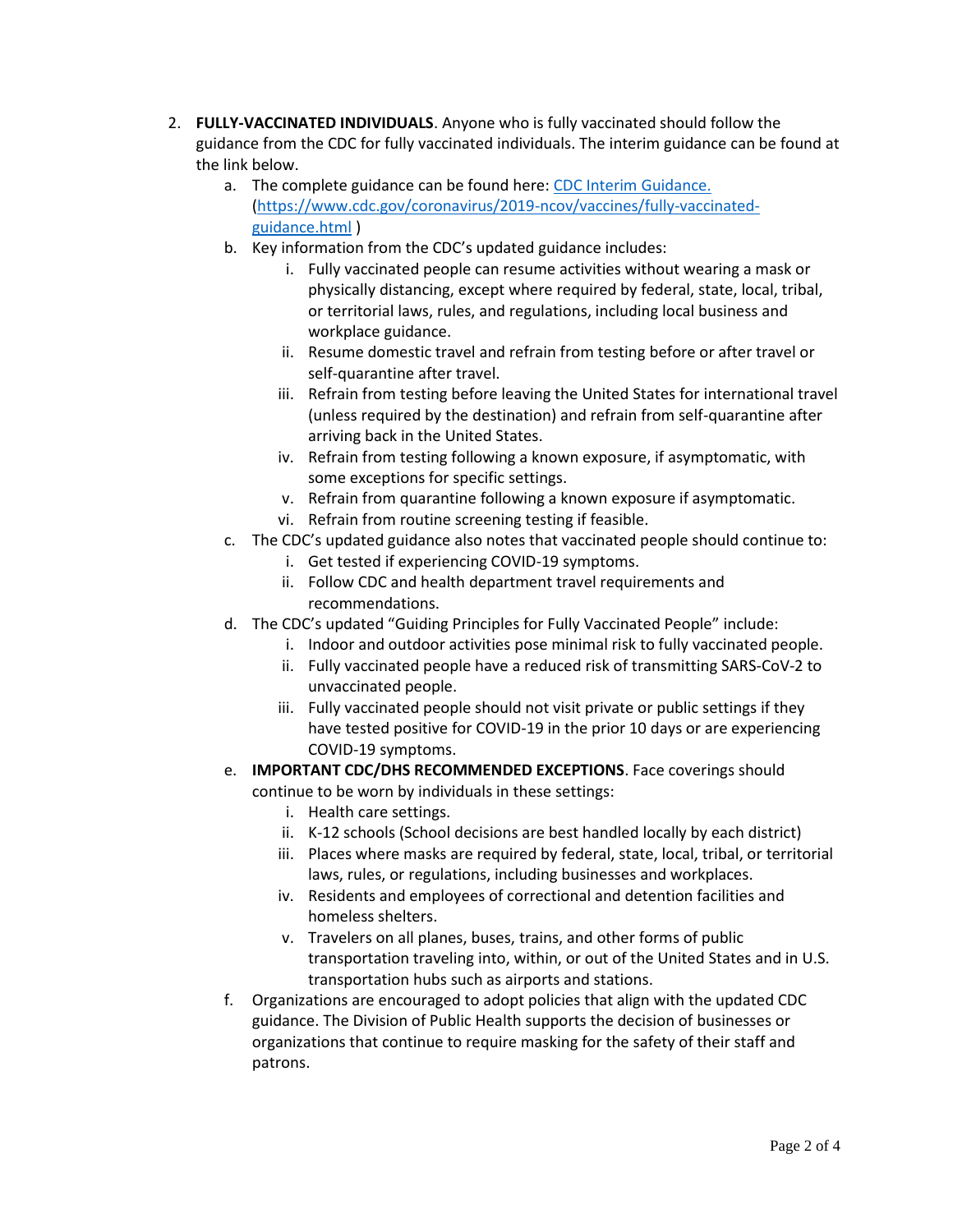- 3. **INDIVIDUALS NOT YET FULLY VACCINATED.** Anyone who is not yet fully vaccinated should follow the guidance below.
	- a. FACE COVERING STILL RECOMMENDED. Every individual who is not fully vaccinated, age five and older, should wear a face covering when:
	- b. The individual is indoors or in an enclosed space, other than at a private residence, and;
	- c. Another person or persons who are not members of the individual's household or living unit are present in the same room or enclosed space.
		- i. Face coverings are also strongly recommended in all other settings
	- d. EXCEPTIONS. Individuals who are otherwise recommended to wear a face covering may remove the face covering in the following situations:
		- i. While eating or drinking.
		- ii. When communicating with an individual who is deaf or hard of hearing and communication cannot be achieved through other means.
		- iii. While obtaining a service that requires the temporary removal of the face covering, such as dental services.
		- iv. While sleeping.
		- v. While swimming or on duty as a lifeguard.
		- vi. While a single individual is giving a religious, political, media, educational, artistic, cultural, musical, or theatrical presentation for an audience, the single speaker may remove the face covering when actively speaking. While the face covering is removed, the speaker must remain at least 6 feet away from all other individuals at all times.
		- vii. When engaging in work where wearing a face covering would create a risk to the individual, as determined by government safety guidelines.
		- viii. When necessary to confirm the individual's identity, including when entering a bank, credit union, or other financial institution.
		- ix. When federal or state law or regulations prohibit wearing a face covering.
	- e. In accordance with current CDC guidance, the following individuals are exempt from the face covering recommendations in Section 2:
		- i. Children between the ages of 2 and 5 are encouraged to wear a mask when physical distancing is not possible. The CDC does not recommend masks for children under the age of 2.
		- ii. Individuals who have trouble breathing.
		- iii. Individuals who are unconscious, incapacitated, or otherwise unable to remove the face covering without assistance.
		- iv. Individuals with medical conditions, intellectual or developmental disabilities, mental health conditions, or other sensory sensitivities that prevent the individual from wearing a face covering.
		- v. Incarcerated individuals. The Wisconsin Department of Corrections shall continue to comply with COVID-19 protocols to ensure the health and safety of its staff and individuals in its care. Local governments are strongly encouraged to create or continue COVID-19 protocols to ensure the health and safety of their staff and individuals in their care.